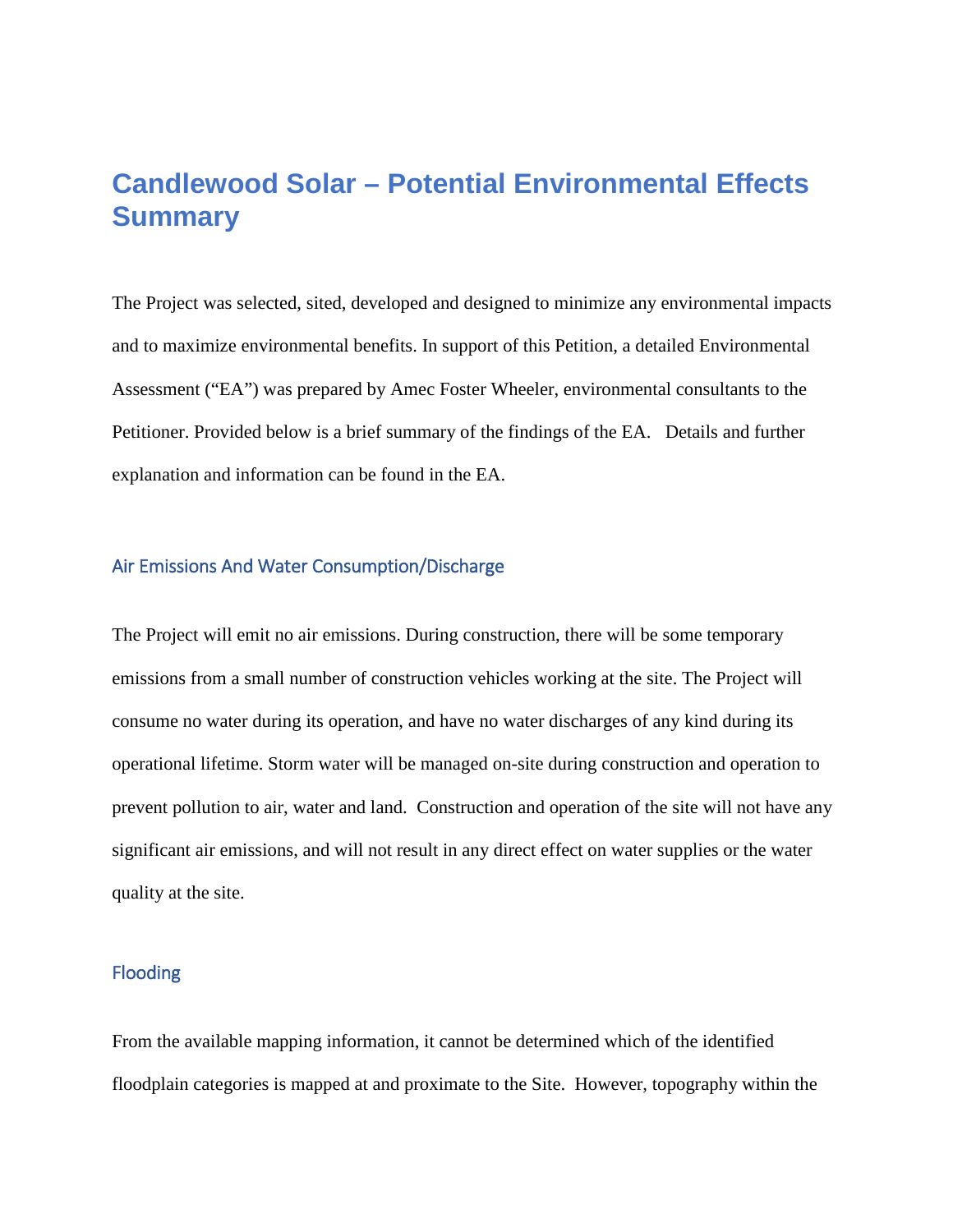small portion of the proposed tree clearing area associated with the solar array that is mapped as a floodplain category would not be significantly altered, and therefore no adverse effect to FEMA floodplain is anticipated from the project.

#### FAA Determination

The Project is located approximately one-half mile east of the Candlelight Airport, which is a grass strip for small planes. A glare analysis has been conducted by the Petitioner using the Solar Glare Hazard Analysis Tool ("SGHAT") developed by Sandia National Laboratory. The analysis shows that the glare hazard is minimal and at acceptable levels for safe airport operation. The petitioner has filed a form 7460 notification of proposed construction to FAA, and is awaiting response. The form 7460 submittal documentation and SGHAT outputs are included as an attachment to the EA.

## Tree Clearing

Total forest clearing for the Project, including the solar array and the interconnection route is estimated at 72.8 acres. For the Facility, the current design calls for the clearing of approximately 57.1 acres of second growth forest for the array itself and 11.4 acres to prevent shading. For the interconnection route, significant stretches are to be sited along an existing paved access road on FirstLight property, and thus would only require some tree trimming. Total estimated tree clearing for the interconnection route is 4.3 acres.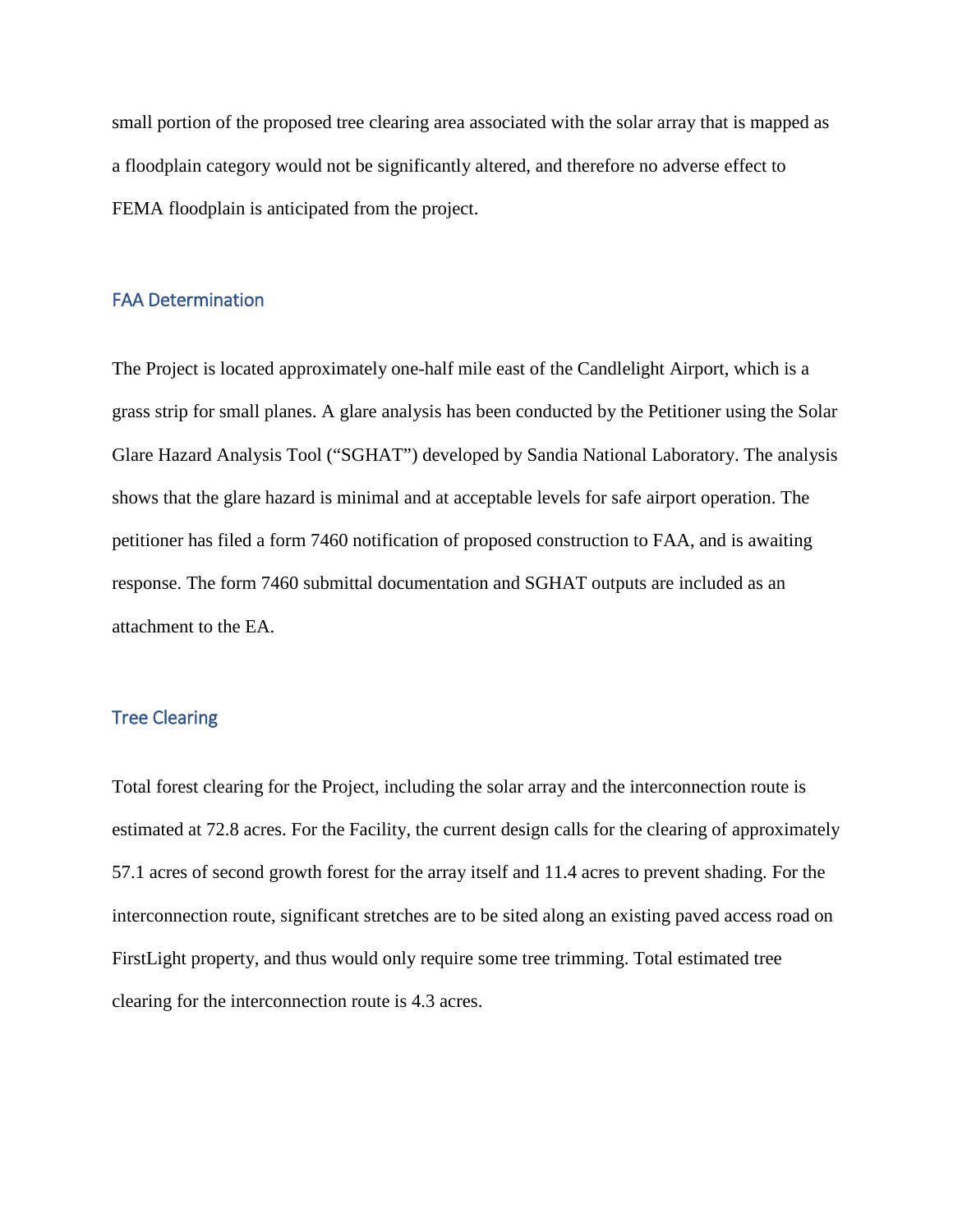## DEEP (NDDB) and SHPO Correspondence

Letters to DEEP and the state historic preservation office ("SHPO") requesting input on federally listed species and/or cultural resources at the Site were sent on April 17, 2017. The Petitioner's environmental consultant, Amec Foster Wheeler, has as of this writing provided additional information to DEEP regarding the location of the vernal pool and wetlands at the site. No formal response has been received from DEEP or SHPO as of this date.

## Wetlands and Vernal Pools

There are several wetland areas at the Site that have been surveyed by Pietras Environmental Group, LLC. In the vicinity of the Facility, no activities are planned within any wetland areas, and the Project would use less than 25% of the area within a 750 foot radius of the vernal pool, as well as maintaining a 100 foot no disturb area around the vernal pool. The project will avoid any adverse effect on the Tier 1 vernal pool at the Site by adhering to recommended practices prescribed by Calhoun and Klemens (2002) as applicable. Along the interconnection route, some limited tree clearing and maintenance will occur within less than 2,500 sf of wetland area. The Petitioner is filing an application for the project with the town of New Milford Inland Wetlands and Watercourses Commission and will comply with local requirements. A self-verification form for coverage under the U.S. Army Corps of Engineers Connecticut General Permits will also be filed.

#### Carbon Debt Analysis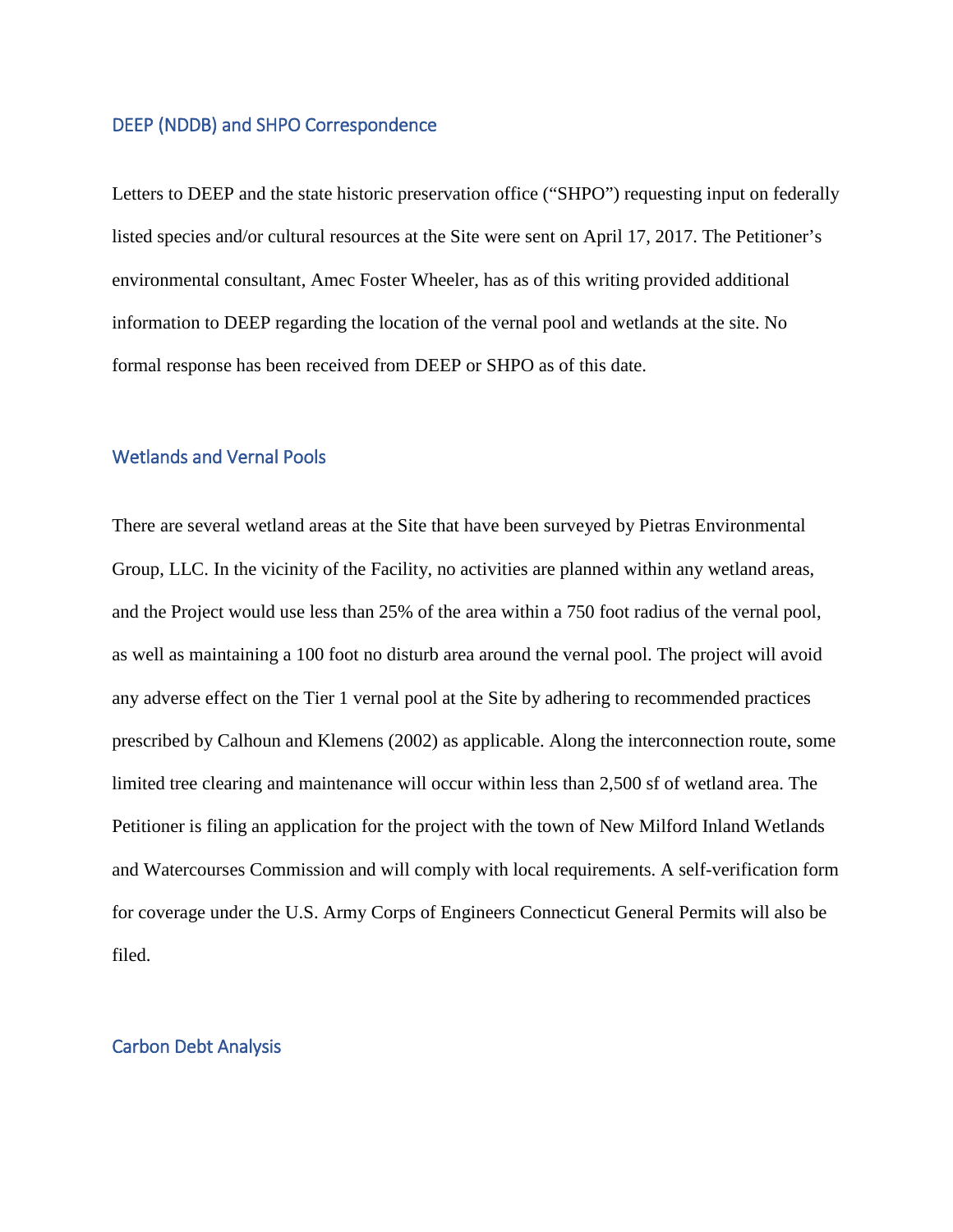The Project is an emissions free, non-fossil fuel power plant. As such, the project will generate significant environmental benefits by offsetting greenhouse gas emissions. Based on the EPA greenhouse gas equivalencies calculator, the project will displace in its first year almost 24,000 metric tons of  $CO<sub>2</sub>$ , which is the equivalent of the carbon sequestered in one year by over 22,000 acres of us forests. It is also the equivalent of over 25 million lbs of coal burned in one year. Over a 20-year lifetime, the system would displace over 450,000 metric tons of CO2.

## Visual Impacts

The Project has been sited on an elevated area that is surrounded by a tree buffer and away from major roads or developments. The detailed view-shed analysis conducted and documented in the EA demonstrates that the Project is virtually invisible from most viewpoints, and only marginally visible from two locations in winter. In terms of siting of a solar PV project, it would be difficult to find a more advantageous location in terms of lack of visibility to nearby areas.

## Storm Water, Drainage And Erosion Control

Construction-period erosion and sediment controls will be implemented to prevent erosion of soils during construction and sedimentation impacts to downgradient resources. The goal of the design is to control post-development peak runoff rates to corresponding pre-development peak runoff rates. Groundwater recharge will also be maintained under post-development conditions. Implementation of erosion and sediment control measures and best management practices would reduce any potential impacts to surface water quality on and in the vicinity of the project area. Therefore, no significant impacts to water quality are expected as a result of project construction